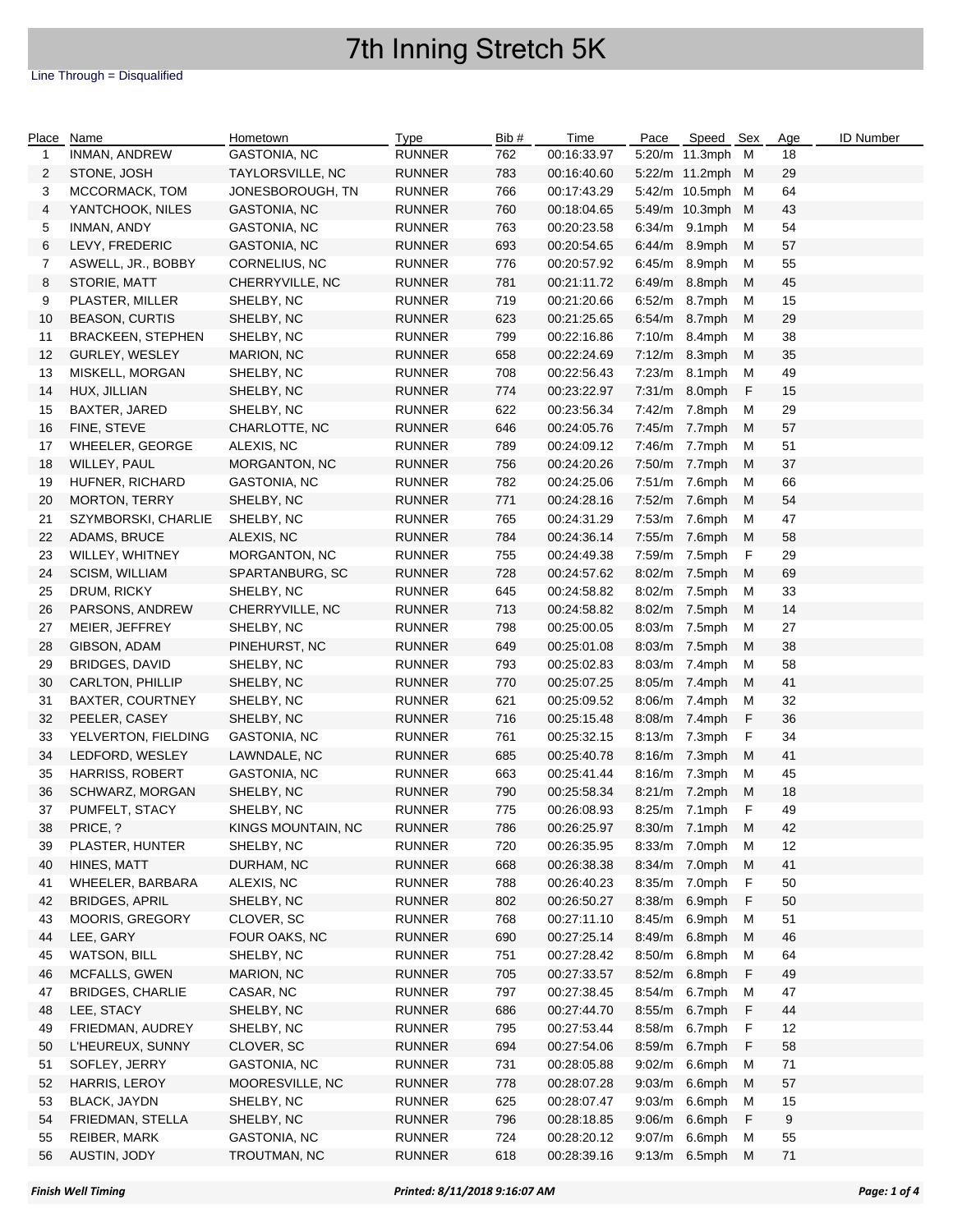### Line Through = Disqualified

| Place | Name                           | Hometown                      | Type          | Bib # | Time        | Pace           | Speed Sex |   | Age          | <b>ID Number</b> |
|-------|--------------------------------|-------------------------------|---------------|-------|-------------|----------------|-----------|---|--------------|------------------|
| 57    | OLMSTEAD, JUDI                 | MYRTLE BEACH, SC              | <b>RUNNER</b> | 712   | 00:28:52.23 | 9:17/m 6.5mph  |           | F | 59           |                  |
| 58    | SMITH, HEATHER                 | SHELBY, NC                    | <b>RUNNER</b> | 767   | 00:29:01.54 | 9:20/m         | 6.4mph    | F | 48           |                  |
| 59    | PHIPPS, KELSEY                 | OXFORD, MS                    | <b>RUNNER</b> | 764   | 00:29:18.49 | 9:26/m         | 6.4mph    | F | 29           |                  |
| 60    | ALEXANDER, JEN                 | SHELBY, NC                    | <b>RUNNER</b> | 616   | 00:29:44.01 | 9:34/m         | 6.3mph    | F | 43           |                  |
| 61    | LINSON, JEFF                   | CHARLOTTE, NC                 | <b>RUNNER</b> | 804   | 00:29:49.03 | 9:36/m         | 6.3mph    | м | 58           |                  |
| 62    | HOLIDAY, EMMA                  | SHELBY, NC                    | <b>RUNNER</b> | 673   | 00:30:19.19 | 9:45/m         | 6.2mph    | F | 14           |                  |
| 63    | PHARR, JOYCE                   | <b>GLEN ALPINE, NC</b>        | <b>RUNNER</b> | 717   | 00:30:33.00 | 9:50/m 6.1mph  |           | F | 72           |                  |
| 64    | LINEBERGER, ASHTON             | SHELBY, NC                    | <b>RUNNER</b> | 695   | 00:31:37.70 | 10:10/m 5.9mph |           | F | 29           |                  |
| 65    | MORRISSETTE,                   | KINGS MOUNTAIN, NC            | <b>RUNNER</b> | 710   | 00:31:49.01 | 10:14/m 5.9mph |           | м | 8            |                  |
|       | <b>BRAEDEN</b>                 |                               |               |       |             |                |           |   |              |                  |
| 66    | MORRISSETTE, TREVOR            | KINGS MOUNTAIN, NC            | <b>RUNNER</b> | 709   | 00:31:49.84 | 10:14/m 5.9mph |           | м | 46           |                  |
| 67    | MCMURRY, PATRICK               | SHELBY, NC                    | <b>RUNNER</b> | 777   | 00:31:56.95 | 10:17/m 5.8mph |           | м | 31           |                  |
| 68    | LUCE, AVERY                    | SHELBY, NC                    | <b>RUNNER</b> | 701   | 00:32:00.95 | 10:18/m 5.8mph |           | F | 17           |                  |
| 69    | HORD, JOE                      | KINGS MOUNTAIN, NC            | <b>RUNNER</b> | 675   | 00:32:02.15 | 10:18/m 5.8mph |           | м | 58           |                  |
| 70    | SZYMBORSKI, TRACY              | SHELBY, NC                    | <b>RUNNER</b> | 739   | 00:32:17.85 | 10:23/m 5.8mph |           | F | 43           |                  |
| 71    | RIGGS, ERIN                    | ASHEVILLE, NC                 | <b>RUNNER</b> | 725   | 00:32:20.94 | 10:24/m 5.8mph |           | F | 23           |                  |
|       | FRIEDMAN, JACOB                |                               |               | 794   | 00:32:31.38 | 10:28/m 5.7mph |           | M | 57           |                  |
| 72    |                                | SHELBY, NC                    | <b>RUNNER</b> |       |             |                |           |   |              |                  |
| 73    | PRICE, KRISTINA                | KINGS MOUNTAIN, NC            | <b>RUNNER</b> | 785   | 00:32:32.52 | 10:28/m 5.7mph |           | F | 40           |                  |
| 74    | WEHUNT, LANNY                  | VALE, NC                      | <b>RUNNER</b> | 779   | 00:32:36.83 | 10:29/m 5.7mph |           | M | 69           |                  |
| 75    | BROWN, LANDY                   | <b>GASTONIA, NC</b>           | <b>RUNNER</b> | 636   | 00:32:40.62 | 10:31/m 5.7mph |           | М | 11           |                  |
| 76    | STEVENSON, ELIJAH              | <b>GASTONIA, NC</b>           | <b>RUNNER</b> | 737   | 00:32:41.20 | 10:31/m 5.7mph |           | M | 10           |                  |
| 77    | LEE, MCKINLEY                  | <b>GASTONIA, NC</b>           | <b>RUNNER</b> | 689   | 00:32:42.82 | 10:31/m 5.7mph |           | F | 11           |                  |
| 78    | CODY, CARLY                    | SHELBY, NC                    | <b>RUNNER</b> | 644   | 00:32:46.29 | 10:33/m 5.7mph |           | F | 27           |                  |
| 79    | LEE, DAVID                     | NEWTON, NC                    | <b>RUNNER</b> | 687   | 00:32:47.06 | 10:33/m 5.7mph |           | М | 27           |                  |
| 80    | RATCHFORD, KATIE               | <b>GASTONIA, NC</b>           | <b>RUNNER</b> | 723   | 00:32:54.84 | 10:35/m 5.7mph |           | F | 40           |                  |
| 81    | MCSWAIN, RHONDA                | SHELBY, NC                    | <b>RUNNER</b> | 707   | 00:32:59.45 | 10:37/m 5.7mph |           | F | 47           |                  |
| 82    | HOLIDAY, MICAH                 | SHELBY, NC                    | <b>RUNNER</b> | 672   | 00:33:22.81 | 10:44/m 5.6mph |           | F | 37           |                  |
| 83    | PECK, LESLIE                   | SHELBY, NC                    | <b>RUNNER</b> | 714   | 00:33:57.60 | 10:56/m 5.5mph |           | F | 44           |                  |
| 84    | PATTY, MARK                    | CLIFFSIDE, NC                 | <b>RUNNER</b> | 773   | 00:34:01.12 | 10:57/m 5.5mph |           | M | 49           |                  |
| 85    | BRADLEY, ALEX                  | SHELBY, NC                    | <b>RUNNER</b> | 628   | 00:34:17.12 | 11:02/m 5.4mph |           | F | 30           |                  |
| 86    | WEBBER, JOE                    | SHELBY, NC                    | <b>RUNNER</b> | 753   | 00:34:36.83 | 11:08/m 5.4mph |           | F | 14           |                  |
| 87    | THARRINGTON, ANDREW SHELBY, NC |                               | <b>RUNNER</b> | 742   | 00:34:37.02 | 11:08/m 5.4mph |           | м | 13           |                  |
| 88    | HAMRICK, MADELYN               | SHELBY, NC                    | <b>RUNNER</b> | 661   | 00:35:36.82 | 11:27/m 5.2mph |           | F | 17           |                  |
| 89    | PEDERSON, CHRISTEN             | MOUNT HOLLY, NC               | <b>RUNNER</b> | 715   | 00:35:41.84 | 11:29/m 5.2mph |           | F | 29           |                  |
|       | GIBSON, JACKSON                |                               |               |       |             | 11:37/m 5.2mph |           | M | 10           |                  |
| 90    |                                | SHELBY, NC                    | <b>RUNNER</b> | 792   | 00:36:05.00 |                |           |   |              |                  |
| 91    | GLISSON, TINA                  | SHELBY, NC                    | <b>RUNNER</b> | 650   | 00:36:06.84 | 11:37/m 5.2mph |           | F | 53           |                  |
| 92    | THOMPSON, ELNORA               | CHEROKEE, NC                  | <b>RUNNER</b> | 743   | 00:36:21.26 | 11:42/m 5.1mph |           | F | 70           |                  |
| 93    | HEPLER, TIM                    | BESSEMER CITY, NC             | <b>RUNNER</b> | 772   | 00:36:29.80 | 11:44/m 5.1mph |           | м | 57           |                  |
| 94    | GUEDJ, NANCY                   | CHERRYVILLE, NC               | <b>RUNNER</b> | 655   | 00:36:55.17 | 11:53/m 5.1mph |           | F | 47           |                  |
| 95    | MOORIS, ARABELLA               | CLOVER, SC                    | <b>RUNNER</b> | 769   | 00:36:57.18 | 11:53/m 5.0mph |           | F | 52           |                  |
| 96    | PRICE, CHELSEA                 | <b>BOILING SPRINGS, SC</b>    | <b>RUNNER</b> | 722   | 00:38:21.00 | 12:20/m 4.9mph |           | F | 25           |                  |
| 97    | TORRES, BRANDI                 | KINGS MOUNTAIN, NC            | RUNNER        | 747   | 00:38:27.83 | 12:22/m 4.8mph |           | F | 32           |                  |
| 98    | HILLMAN, ANTHONY               | SHELBY, NC                    | <b>RUNNER</b> | 667   | 00:38:38.82 | 12:26/m 4.8mph |           | M | 36           |                  |
| 99    | WILLIAMS, KAMI                 | SHELBY, NC                    | <b>RUNNER</b> | 757   | 00:38:41.66 | 12:27/m 4.8mph |           | F | 31           |                  |
| 100   | BYRD, LEE                      | KINGS MOUNTAIN, NC            | <b>RUNNER</b> | 639   | 00:38:52.44 | 12:30/m 4.8mph |           | F | 54           |                  |
| 101   | LESLIE, MITCH                  | SHELBY, NC                    | <b>RUNNER</b> | 692   | 00:39:21.84 | 12:40/m 4.7mph |           | M | 60           |                  |
| 102   | BYERS, JAYDEN                  | SHELBY, NC                    | <b>RUNNER</b> | 637   | 00:39:29.73 | 12:42/m 4.7mph |           | M | 12           |                  |
| 103   | HILL, TAMMY                    | SHELBY, NC                    | <b>RUNNER</b> | 665   | 00:40:19.04 | 12:58/m 4.6mph |           | F | 58           |                  |
| 104   | HAMRICK, MAKENZIE              | SHELBY, NC                    | <b>RUNNER</b> | 660   | 00:40:59.36 | 13:11/m 4.5mph |           | F | 17           |                  |
| 105   | CLARY, CHLOE                   | SHELBY, NC                    | <b>RUNNER</b> | 643   | 00:40:59.76 | 13:11/m 4.5mph |           | F | 17           |                  |
| 106   | <b>WEATHERS, HOLLY</b>         | SHELBY, NC                    | <b>RUNNER</b> | 791   | 00:41:27.20 | 13:20/m 4.5mph |           | F | 39           |                  |
| 107   | <b>BRAMLETT, ROBERT</b>        | SHELBY, NC                    | <b>RUNNER</b> | 632   | 00:42:00.94 | 13:31/m 4.4mph |           | M | 66           |                  |
| 108   | <b>BROWN, HEATHER</b>          | GASTONIA, NC                  | <b>RUNNER</b> | 635   | 00:42:39.94 | 13:43/m 4.4mph |           | F | 31           |                  |
| 109   | THORNTON, THERESA              | SHELBY, NC                    | <b>RUNNER</b> | 744   | 00:42:57.01 | 13:49/m 4.3mph |           | F | 23           |                  |
|       | LOGAN, PARKER                  |                               |               |       |             | 13:49/m 4.3mph |           | M |              |                  |
| 110   |                                | <b>BOILING SPRINGS, NC</b>    | <b>RUNNER</b> | 697   | 00:42:57.38 |                |           |   | 11           |                  |
| 111   | HAMRICK, AMY                   | SHELBY, NC                    | <b>RUNNER</b> | 659   | 00:43:06.99 | 13:52/m 4.3mph |           | F | 50           |                  |
| 112   | THARRINGTON, LAURA             | SHELBY, NC                    | <b>RUNNER</b> | 740   | 00:43:30.61 | 14:00/m 4.3mph |           | F | 38           |                  |
|       | <b>Finish Well Timing</b>      | Printed: 8/11/2018 9:16:07 AM |               |       |             |                |           |   | Page: 2 of 4 |                  |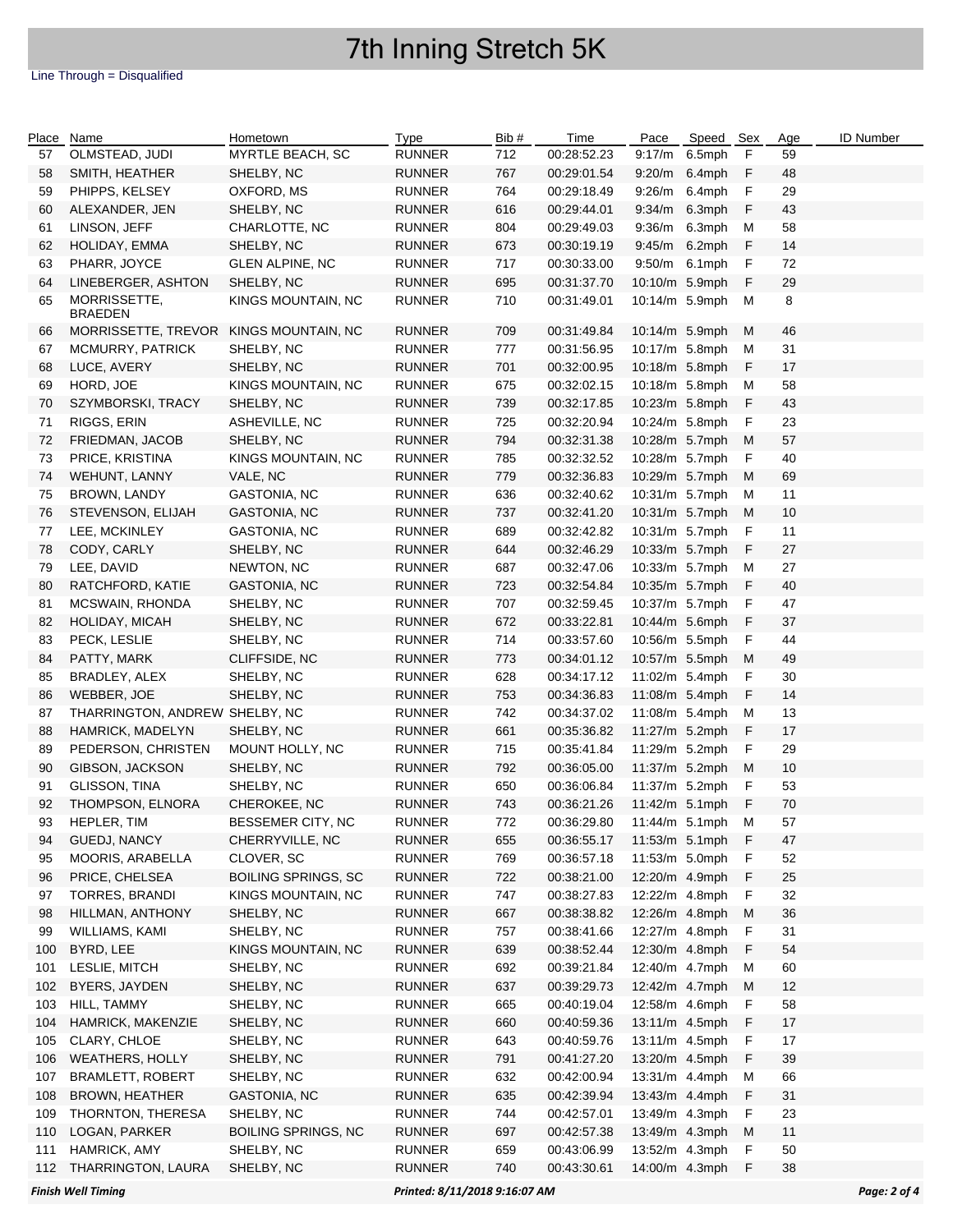| Place | Name                             | Hometown                   | <b>Type</b>   | Bib # | Time        | Pace           | Speed Sex |   | Age | <b>ID Number</b> |
|-------|----------------------------------|----------------------------|---------------|-------|-------------|----------------|-----------|---|-----|------------------|
| 113   | DAVIDSON, GARRETT                | CASAR, NC                  | <b>RUNNER</b> | 787   | 00:43:34.22 | 14:01/m 4.3mph |           | M | 11  |                  |
| 114   | LOGAN, PATE                      | <b>BOILING SPRINGS, NC</b> | <b>RUNNER</b> | 696   | 00:43:41.02 | 14:03/m 4.3mph |           | F | 37  |                  |
| 115   | PHARR, WALTER                    | <b>GLEN ALPINE, NC</b>     | <b>RUNNER</b> | 718   | 00:44:06.36 | 14:11/m 4.2mph |           | M | 82  |                  |
| 116   | SELF, LORI                       | SHELBY, NC                 | <b>RUNNER</b> | 730   | 00:44:11.30 | 14:13/m 4.2mph |           | F | 36  |                  |
| 117   | MACKALL, SHELLY                  | SHELBY, NC                 | <b>RUNNER</b> | 702   | 00:44:12.72 | 14:13/m 4.2mph |           | F | 44  |                  |
| 118   | TONELIS, TANYA                   | SHELBY, NC                 | <b>RUNNER</b> | 746   | 00:44:21.06 | 14:16/m 4.2mph |           | F | 29  |                  |
| 119   | THARRINGTON,<br><b>STEPHEN</b>   | SHELBY, NC                 | <b>RUNNER</b> | 741   | 00:44:23.12 | 14:17/m 4.2mph |           | М | 46  |                  |
| 120   | <b>BENFIELD, CHRISTINE</b>       | YADKINVILLE, NC            | <b>RUNNER</b> | 624   | 00:45:01.63 | 14:29/m 4.1mph |           | F | 66  |                  |
| 121   | ROBERSON, STACEY                 | SHELBY, NC                 | <b>RUNNER</b> | 726   | 00:46:19.12 | 14:54/m 4.0mph |           | F | 34  |                  |
| 122   | GUEDJ, MARC                      | CHERRYVILLE, NC            | <b>RUNNER</b> | 656   | 00:46:58.69 | 15:07/m 4.0mph |           | M | 46  |                  |
| 123   | MCDANIEL, ABBY                   | SHELBY, NC                 | <b>RUNNER</b> | 704   | 00:47:00.69 | 15:07/m 4.0mph |           | F | 13  |                  |
| 124   | MCDANIEL, MELINDA                | SHELBY, NC                 | <b>RUNNER</b> | 703   | 00:47:01.24 | 15:08/m 4.0mph |           | F | 41  |                  |
| 125   | BYERS, KENNEDY                   | SHELBY, NC                 | <b>RUNNER</b> | 638   | 00:47:14.04 | 15:12/m 3.9mph |           | F | 9   |                  |
| 126   | MURPHY, JAMIE                    | SHELBY, NC                 | <b>RUNNER</b> | 711   | 00:47:18.76 | 15:13/m 3.9mph |           | F | 37  |                  |
| 127   | HUGHES, CALEIGH                  | SHELBY, NC                 | <b>RUNNER</b> | 680   | 00:47:20.01 | 15:14/m 3.9mph |           | F | 14  |                  |
| 128   | BANNER, JIMMY                    | MORGANTON, NC              | <b>RUNNER</b> | 620   | 00:47:41.30 | 15:21/m 3.9mph |           | M | 72  |                  |
| 129   | STEVENSON, NICOLE                | <b>GASTONIA, NC</b>        | <b>RUNNER</b> | 736   | 00:47:42.96 | 15:21/m 3.9mph |           | F | 35  |                  |
| 130   | LESLIE, GRACE                    | SHELBY, NC                 | <b>RUNNER</b> | 691   | 00:47:48.61 | 15:23/m 3.9mph |           | F | 65  |                  |
| 131   | HOPE, LEANNE                     | SHELBY, NC                 | <b>RUNNER</b> | 674   | 00:49:11.15 | 15:50/m 3.8mph |           | F | 40  |                  |
| 132   | <b>BRIDGES, MONICA</b>           | SHELBY, NC                 | <b>RUNNER</b> | 633   | 00:49:38.76 | 15:58/m 3.8mph |           | F | 29  |                  |
| 133   | <b>BRIDGES, NICK</b>             | SHELBY, NC                 | <b>RUNNER</b> | 634   | 00:49:39.42 | 15:59/m 3.8mph |           | M | 28  |                  |
|       |                                  |                            |               |       |             |                |           |   |     |                  |
| 134   | KNUTH, LINDSAY                   | GASTONIA, NC               | <b>RUNNER</b> | 683   | 00:49:44.66 | 16:00/m 3.7mph |           | F | 33  |                  |
| 135   | LEE, MINDY                       | GASTONIA, NC               | <b>RUNNER</b> | 688   | 00:49:45.37 | 16:01/m 3.7mph |           | F | 34  |                  |
| 136   | DREUSSI-SMITH, TERESA SENECA, SC |                            | <b>RUNNER</b> | 780   | 00:49:58.33 | 16:05/m 3.7mph |           | F | 63  |                  |
| 137   | WITHERSPOON, JUSTIN              | MOORESBORO, NC             | <b>RUNNER</b> | 759   | 00:50:30.37 | 16:15/m 3.7mph |           | M | 32  |                  |
| 138   | STEVENSON, ISIAH                 | <b>GASTONIA, NC</b>        | <b>RUNNER</b> | 738   | 00:50:47.06 | 16:21/m 3.7mph |           | M | 13  |                  |
| 139   | BRADLEY, CALEB                   | SHELBY, NC                 | RUNNER        | 629   | 00:50:47.70 | 16:21/m 3.7mph |           | M | 29  |                  |
| 140   | GUEDJ JR., MARC                  | CHERRYVILLE, NC            | <b>RUNNER</b> | 657   | 00:50:52.66 | 16:22/m 3.7mph |           | M | 16  |                  |
| 141   | HILLMAN, KATRINA                 | SHELBY, NC                 | <b>RUNNER</b> | 666   | 00:52:49.59 | 17:00/m 3.5mph |           | F | 33  |                  |
| 142   | HUBBARD, JORDAN                  | SHELBY, NC                 | <b>RUNNER</b> | 677   | 00:53:59.53 | 17:22/m 3.5mph |           | F | 26  |                  |
| 143   | CLARY, DANIELLE                  | SHELBY, NC                 | <b>RUNNER</b> | 642   | 00:53:59.93 | 17:22/m 3.5mph |           | F | 45  |                  |
| 144   | HUBBARD, SHANE                   | SHELBY, NC                 | <b>RUNNER</b> | 676   | 00:54:01.16 | 17:23/m 3.5mph |           | M | 31  |                  |
| 145   | ROBINSON, BETHANY                | CLOVER, SC                 | <b>RUNNER</b> | 727   | 00:54:08.59 | 17:25/m 3.4mph |           | F | 29  |                  |
| 146   | <b>BLANTON, MOLLY</b>            | SHELBY, NC                 | <b>RUNNER</b> | 626   | 00:54:18.23 | 17:28/m 3.4mph |           | F | 49  |                  |
| 147   | <b>BLANTON, KEVIN</b>            | SHELBY, NC                 | <b>RUNNER</b> | 627   | 00:54:20.06 | 17:29/m 3.4mph |           | M | 52  |                  |
| 148   | HUFFSTETLER,<br>COURTNEY         | SHELBY, NC                 | <b>RUNNER</b> | 678   | 00:54:52.28 | 17:39/m 3.4mph |           | F | 24  |                  |
| 149   | HUFFSTETLER, CLAY                | SHELBY, NC                 | <b>RUNNER</b> | 679   | 00:54:53.68 | 17:40/m 3.4mph |           | M | 23  |                  |
| 150   | WITHERSPOON, ERIN                | MOORESBORO, NC             | <b>RUNNER</b> | 758   | 00:55:05.95 | 17:44/m 3.4mph |           | F | 34  |                  |
| 151   | <b>BRADLEY, MICKEY</b>           | SHELBY, NC                 | <b>RUNNER</b> | 631   | 00:55:15.86 | 17:47/m 3.4mph |           | M | 66  |                  |
| 152   | WEBBER, PADGETT                  | SHELBY, NC                 | <b>RUNNER</b> | 752   | 00:55:28.30 | 17:51/m 3.4mph |           | F | 17  |                  |
| 153   | BRADLEY, PAULETTE                | SHELBY, NC                 | RUNNER        | 630   | 00:55:30.34 | 17:52/m 3.4mph |           | F | 67  |                  |
| 154   | BANNER, J. SCOTT                 | MORGANTON, NC              | <b>RUNNER</b> | 619   | 00:55:39.01 | 17:54/m 3.4mph |           | M | 50  |                  |
| 155   | <b>GRAHAM, MADISON</b>           | <b>GASTONIA, NC</b>        | <b>RUNNER</b> | 652   | 00:56:48.75 | 18:17/m 3.3mph |           | F | 21  |                  |
| 156   | <b>GRAHAM, MARIE</b>             | <b>GASTONIA, NC</b>        | <b>RUNNER</b> | 651   | 00:56:50.92 | 18:17/m 3.3mph |           | F | 45  |                  |
| 157   | CAUSBY, DAVID                    | SHELBY, NC                 | <b>RUNNER</b> | 803   | 00:56:51.05 | 18:18/m 3.3mph |           | M | 69  |                  |
| 158   | LOOKADOO, NATHAN                 | GASTONIA, NC               | <b>RUNNER</b> | 699   | 00:56:52.26 | 18:18/m 3.3mph |           | M | 13  |                  |
| 159   | PLUMLEY, JAIME                   | SHELBY, NC                 | <b>RUNNER</b> | 721   | 00:59:05.72 | 19:01/m 3.2mph |           | F | 35  |                  |
| 160   | WALKER, CRYSTAL                  | SHELBY, NC                 | <b>RUNNER</b> | 750   | 00:59:07.68 | 19:01/m 3.2mph |           | F | 27  |                  |
| 161   | HARDEE, MELISSA                  | SHELBY, NC                 | <b>RUNNER</b> | 662   | 00:59:16.58 | 19:04/m 3.1mph |           | F | 22  |                  |
| 162   | TURNER, EMILY                    | SHELBY, NC                 | <b>RUNNER</b> | 748   | 00:59:17.51 | 19:05/m 3.1mph |           | F | 22  |                  |
| 163   | TILLEY, CHRISTY                  | GASTONIA, NC               | <b>RUNNER</b> | 745   | 1:03:37.15  | 20:28/m 2.9mph |           | F | 51  |                  |
| 164   | VINESETT, AMY                    | GASTONIA, NC               | <b>RUNNER</b> | 749   | 1:03:38.40  | 20:29/m 2.9mph |           | F | 44  |                  |
| 165   | LOOKADOO, ABIGAYLE               | <b>GASTONIA, NC</b>        | <b>RUNNER</b> | 700   | 1:05:14.02  | 21:00/m 2.9mph |           | F | 8   |                  |
| 166   | HOLCOMBE, EMILY                  | <b>GASTONIA, NC</b>        | <b>RUNNER</b> | 670   | 1:06:13.71  | 21:19/m 2.8mph |           | F | 24  |                  |
| 167   | HOLCOMBE, CAROL                  | GASTONIA, NC               | <b>RUNNER</b> | 669   | 1:06:16.97  | 21:19/m 2.8mph |           | F | 53  |                  |
|       |                                  |                            |               |       |             |                |           |   |     |                  |